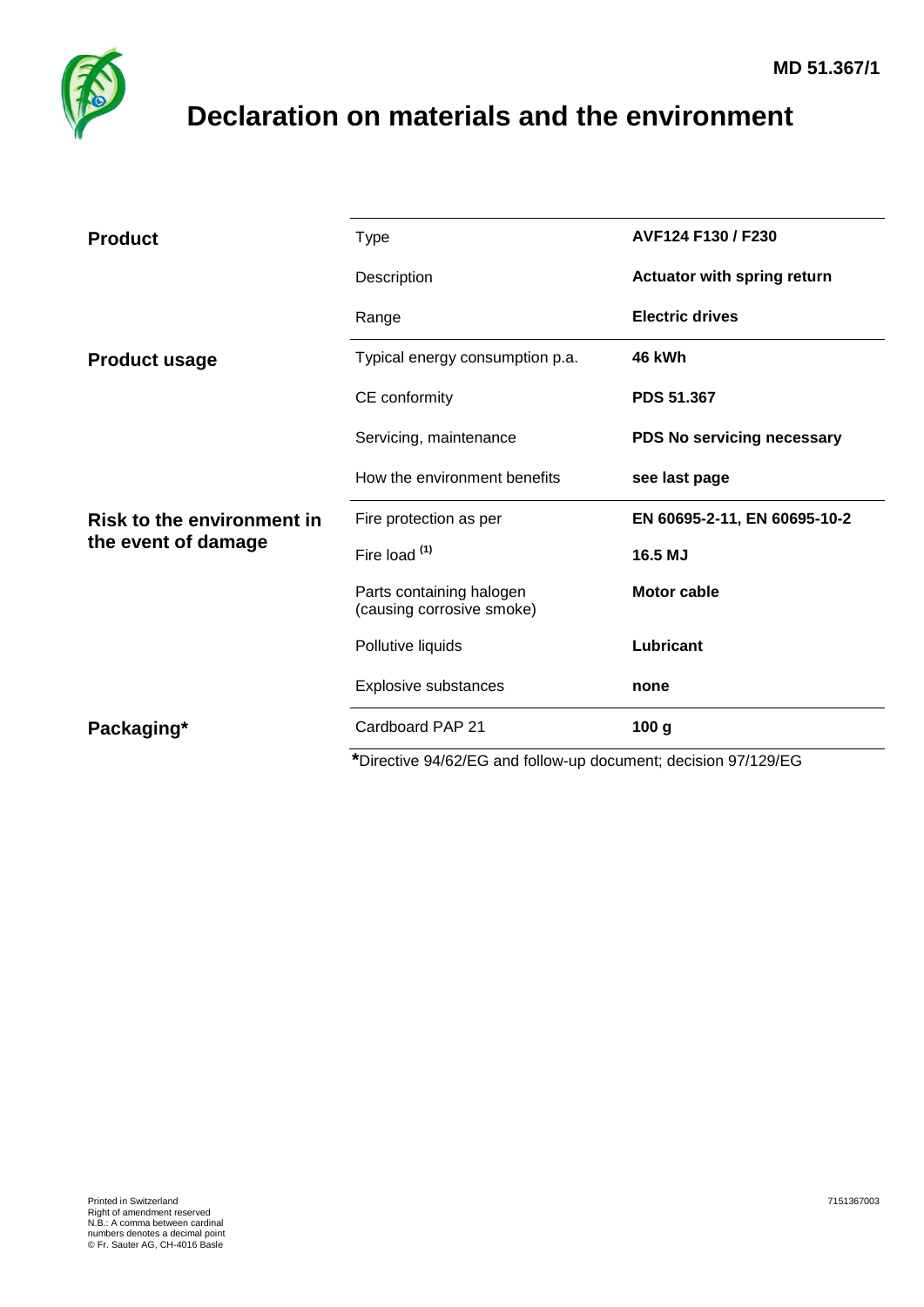|                              |                                                                 |                 |                               | MD 51.367/2               |
|------------------------------|-----------------------------------------------------------------|-----------------|-------------------------------|---------------------------|
| <b>Materials</b>             | Total weight of product <sup>(2)</sup><br>(excluding packaging) |                 | 2690-2720 g Safety data sheet | <b>EU</b> waste<br>code** |
| <b>Synthetics</b>            |                                                                 |                 |                               |                           |
| PC                           |                                                                 | 443 g           | Yes                           | 20 01 39                  |
| PA,                          |                                                                 | 14 g            | Yes                           | 20 01 39                  |
| <b>POM</b>                   |                                                                 | 14 g            | Yes                           | 20 01 39                  |
| <b>PE</b>                    |                                                                 | 2 <sub>g</sub>  | Yes                           | 20 01 39                  |
| <b>PBT</b>                   |                                                                 | 1 <sub>g</sub>  | Yes                           | 20 01 39                  |
| <b>PVC</b>                   |                                                                 | 1 <sub>g</sub>  | Yes                           | 20 01 39                  |
| <b>NBR</b>                   |                                                                 | 1 <sub>g</sub>  | Yes                           | 20 01 39                  |
| <b>Metal</b>                 |                                                                 |                 |                               |                           |
| AVF124 F130: steel           |                                                                 | 675 g           | Not required                  | 20 01 40                  |
| AVF124 F230: steel           |                                                                 | 700 g           | Not required                  | 20 01 40                  |
| Die-cast zinc                |                                                                 | 988 g           | Not required                  | 20 01 40                  |
| <b>Printed circuit board</b> |                                                                 |                 |                               |                           |
| Printed board assembly       |                                                                 | 63 g            | Not required                  | 20 01 36                  |
| <b>Miscellaneous</b>         |                                                                 |                 |                               |                           |
| Plain bearing                |                                                                 | 8 g             | Not required                  | 20 01 40                  |
| Solenoid                     |                                                                 | 37 g            | Not required                  | 20 01 36                  |
| <b>Special components</b>    |                                                                 |                 |                               |                           |
| Motor $1$                    |                                                                 | 150 g           | Not required                  | 20 01 36                  |
| $PVC$ cable $1$              |                                                                 | 15 <sub>g</sub> | Not required                  | 20 01 36                  |
| Transformer <sup>(1)</sup>   |                                                                 | 140 g           | Not required                  | 20 01 36                  |
|                              | Lubricant, synthetic long-life grease                           | 15 <sub>g</sub> | Yes                           | 20 01 26                  |

## **N.B.:**

Silicon content: the product is free of silicon

**(2)** See **Remarks** on last page

**\*\***Directive 75/442/EWG and follow-up document; decision 2001/118/EG